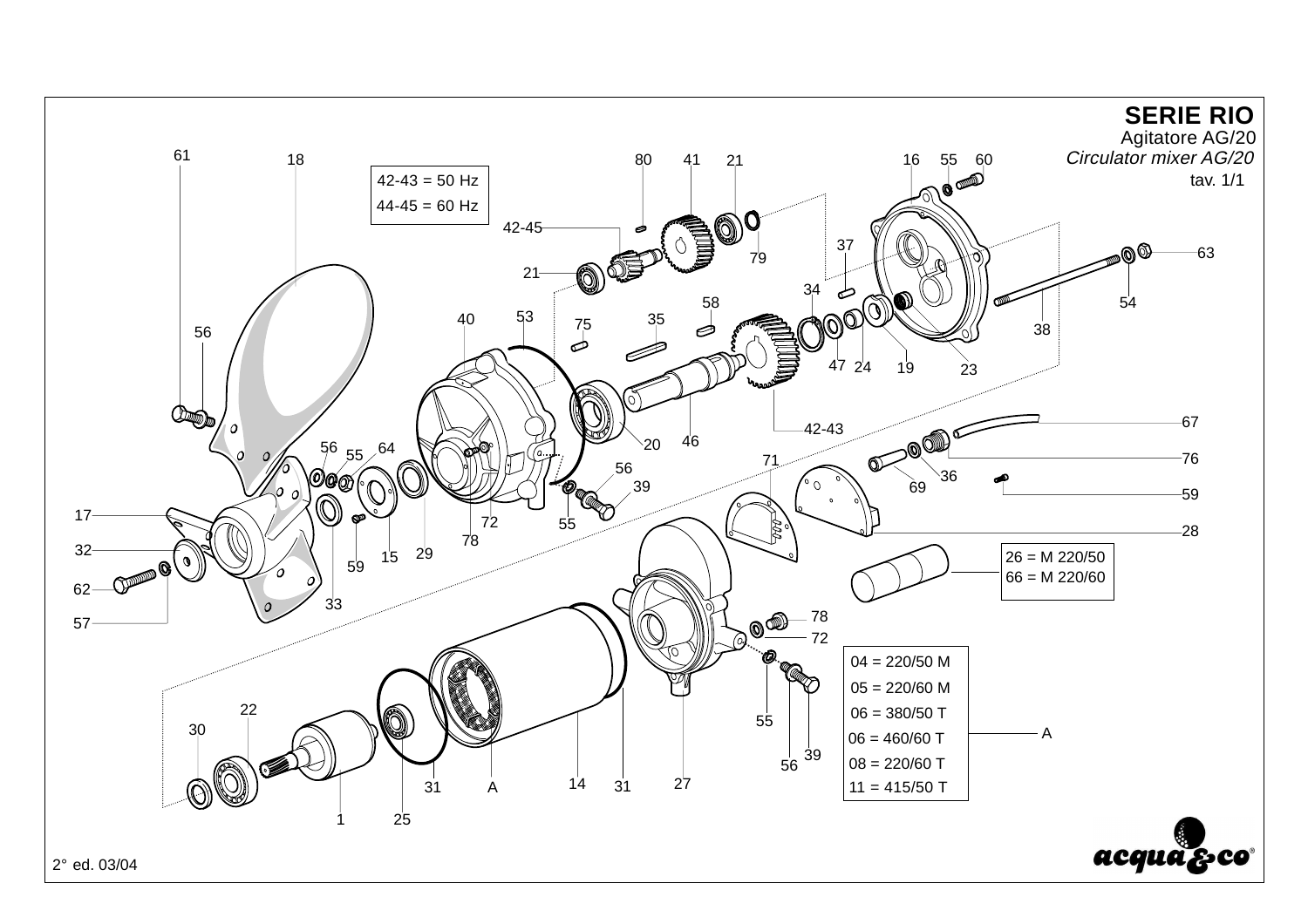Listino Ricambi Agitatore AG/20 III Spare Parts List Water Mixer AG20/T



| IN° POS.<br>REF. N° | <b>CODICE</b><br><b>CODE</b> | <b>DESCRIZIONE</b>                          | <b>DESCRIPTION</b>                   | Q.T            |
|---------------------|------------------------------|---------------------------------------------|--------------------------------------|----------------|
| 001                 | A00011980                    | ALBERO ROTORE AG20 80X120 ALL               | SHAFT WITH ROTOR AG20 80X120         | $\mathbf{1}$   |
| 002                 |                              |                                             |                                      |                |
| 003                 |                              |                                             |                                      |                |
| 004                 | A00021450                    | STATORE AVV, MON, 135X80X120 220/50         | STATOR S.P. 135x80x120 220/50        | $\mathbf{1}$   |
| 005                 | A00021452                    | STATORE AVV. MON. 135X80X120 220/60         | STATOR S.P. 135x80x120 220/60        | 1              |
| 006                 | A00021456                    | STATORE AVV. TRIF 135X80X120 380/50 -460/60 | STATOR T.P.135X80X120 380/50 -460/60 | 1              |
| 007                 |                              |                                             |                                      |                |
| 008                 | A00021457T                   | STATORE AVV. TRIF. 135X80X120 220/60        | STATOR T.P. 135X80X120 220/60        | $\mathbf{1}$   |
| 009                 |                              |                                             |                                      | 1              |
| 010                 |                              |                                             |                                      | $\mathbf{1}$   |
| 011                 | A00021459                    | STATORE AVV. TRIF. 135X80X120 415/50        | STATOR T.P. 135X80X120 415/50        | $\mathbf{1}$   |
| 012                 |                              |                                             |                                      |                |
| 013                 |                              |                                             |                                      |                |
| 014                 | A00031211                    | TUBO MOTORE AG20 D.140x253H                 | INOX TUBE AG20 D.140x235 H           | 1              |
| 015                 | A00041350                    | FLANGETTA A 3 FORI AG10/20                  | <b>FLANGE</b>                        | $\mathbf{1}$   |
| 016                 | A00041360                    | FLANGIA INTERMEDIA AG10/20                  | <b>REDUCTION FLANGE</b>              | 1              |
| 017                 | A00061530                    | MOZZO ELICA AG10/20                         | <b>SCREW BOSS</b>                    | $\mathbf{1}$   |
| 018                 | A00061580                    | PALA PER ELICA L415                         | <b>SCREW BLADE</b>                   | 3              |
| 019                 | A00081090                    | BUSSOLA REGGISPINTA D.37x23 AG10/20         | <b>BUSH D37x23 AG10/20</b>           | $\mathbf{1}$   |
| 020                 | A00081110                    | CUSCINETTO 6307                             | BEARING 6307                         | $\mathbf{1}$   |
| 021                 | A00081120                    | CUSCINETTO 6302                             | BEARING 6302                         | $\overline{2}$ |
| 022                 | A00081140                    | <b>CUSCINETTO 6305</b>                      | BEARING 6305                         | $\mathbf{1}$   |
| 023                 | A00081150                    | <b>CUSCINETTO HK 2212</b>                   | <b>BEARING HK 2212</b>               | $\mathbf{1}$   |
| 024                 | A00081160                    | ANELLO IR 17x22x13                          | BEARING BUSH 17x22x13                | $\mathbf{1}$   |
| 025                 | A00081300                    | CUSCINETTO 3204A-2Z                         | BEARING 3204A-2Z                     | $\mathbf{1}$   |
| 026                 | A00091285                    | COND. 50MF 450V                             | <b>CON. 50MF 450V</b>                | $\mathbf{1}$   |
| 027                 | A00092110                    | COPERCHIO POSTERIORE AG10/20                | MOTOR FLANGE AG10/20                 | $\mathbf{1}$   |
| 028                 | A00092281                    | PIASTRA AG10/20 FORO M30                    | PLATE AG10/20 M30                    | $\mathbf{1}$   |
| 029                 | A00131700                    | ANELLO TENUTA D.35x47x7 escuz.A molla INOX  | SEAL RING D.35x47x7 INOX             | 3              |
| 030                 | A00131720                    | ANELLO TENUTA D.20x40x6                     | SEAL RING D.20x40x6                  | 2              |
| 031                 | A00131730                    | ANELLO OR 4512 D.129,8x3,53                 | OR GASKET 4512 D.129,8x3,53          | $\overline{2}$ |
| 032                 | A00151320                    | RONDELLA D.55x12x6 INOX                     | WASHER D.55x12x6 INOX                | $\mathbf{1}$   |
| 033                 | A00151880                    | RONDELLA D. 32x45x2 INOX                    | WASHER D. 32x45x2 INOX               | $\mathbf{1}$   |
| 034                 | A00152320                    | ANELLO SEEGER D.34 ALBERO UNI 7435          | SEEGER RING D.34 SHAFT UNI 7435      | $\mathbf{1}$   |
| 035                 | A00152340                    | CHIAVETTA 10x8x70 INOX                      | KEY 10x8x70 INOX                     | 1              |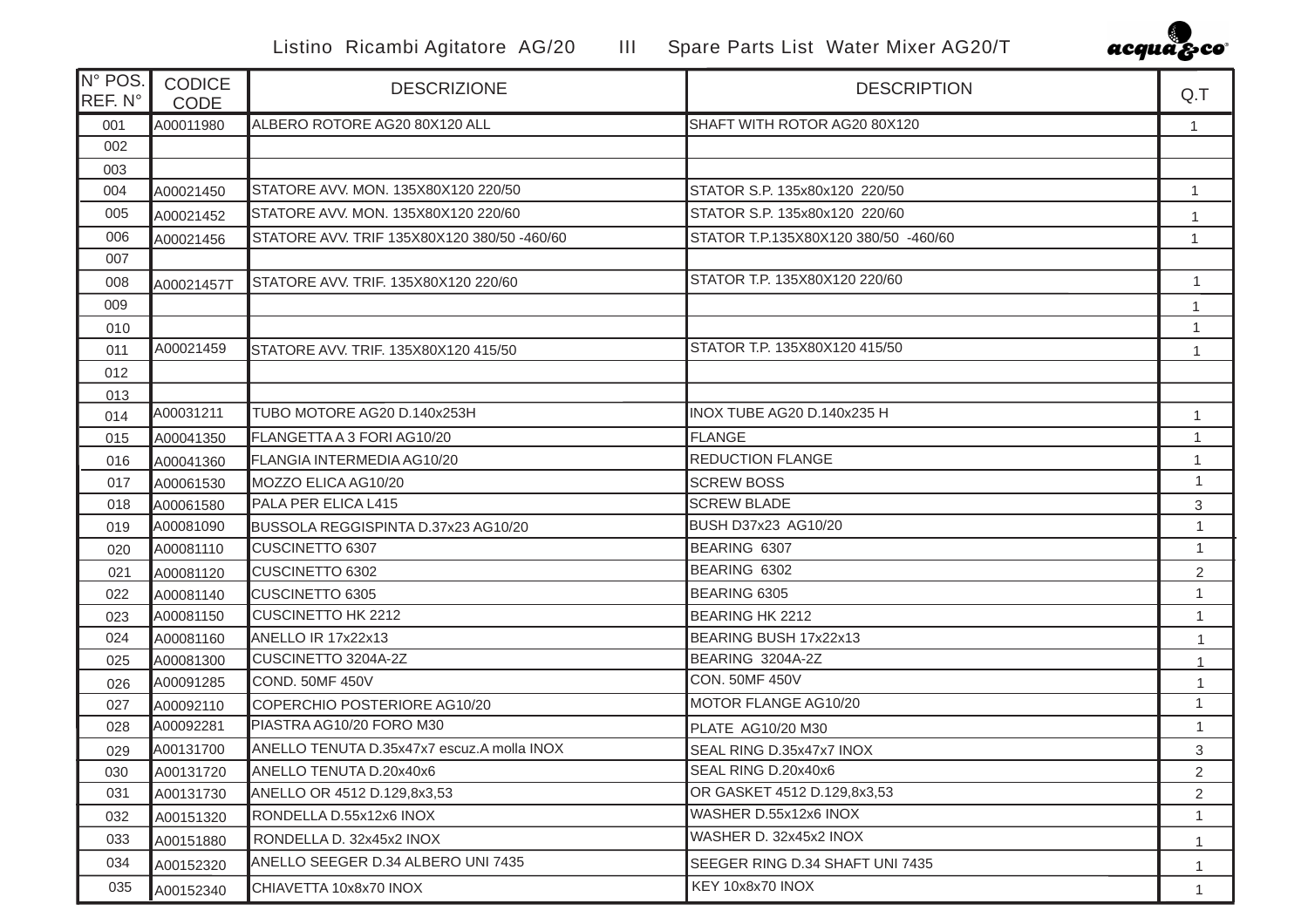

| N° POS.<br>REF. N° | <b>CODICE</b><br><b>CODE</b> | <b>DESCRIZIONE</b>                  | <b>DESCRIPTION</b>              | Q.T            |
|--------------------|------------------------------|-------------------------------------|---------------------------------|----------------|
| 036                | A00152610                    | RONDELLA PIANA D. 28X19X2           | WASHER D.28x19x2                | $\mathbf{1}$   |
| 037                | A00152910                    | SPINA CILINDRICA 3x12 UNI 1707      | PIN 3x12 UNI 1707               | $\mathbf{1}$   |
| 038                | A00192460                    | TIRANTE INOX M8X305                 | MOTOR ROD INOX M8X305           | 3              |
| 039                | A00192950                    | VITE TE M10x20 INOX UNI 5739        | SCREW TE M10x20 INOX UNI 5739   | $\overline{4}$ |
| 040                | A00247020                    | CARTER RIDUTTORE AG10/20            | <b>REDUCTION TIMING CASE</b>    | $\mathbf{1}$   |
| 041                | A00248080                    | RUOTA DENTATA Z.46 L.18             | GEAR WHEEL Z.46 L.18            | $\mathbf{1}$   |
| 042                | A00248090                    | ALBERO CON PIGNONE Z.13             | <b>TOOTHED SHAFT Z.13</b>       | $\mathbf{1}$   |
| 043                | A00248100                    | RUOTA DENTATA Z.36 L.28             | GEAR WHEEL Z.36 L.28            |                |
| 044                | A00248110                    | RUOTA DENTATA Z.38 L.28 (60HZ)      | GEAR WHEEL Z.38 L.28 (60HZ)     | $\mathbf{1}$   |
| 045                | A00248120                    | ALBERO CON PIGNONE Z.11 (60 HZ)     | TOOTHED SHAFT Z.11 (60 HZ)      | $\mathbf{1}$   |
| 046                | A00249090                    | PERNO USCITA AG10/20                | REDUCTION PIN AG10/20           | $\mathbf{1}$   |
| 047                | A00250070                    | RALLA WS 81104 D.35x20x2,75         | <b>RING WS 81104</b>            | $\mathbf{1}$   |
| 048                |                              |                                     |                                 |                |
| 049                |                              |                                     |                                 |                |
| 050                |                              |                                     |                                 |                |
| 051                |                              |                                     |                                 |                |
| 052                |                              |                                     |                                 |                |
| 053                | C00131710                    | ANELLO OR 4725 D.183,7x3,53         | OR GASKET 4725 D.183,7x3,53     | $\mathbf{1}$   |
| 054                | C00151010                    | RONDELLA PIANA D.8 INOX UNI 6592    | WASHER D.8 INOX UNI 6592        | 3              |
| 055                | C00151600                    | ROSETTA ELASTICA D.10 INOX UNI 1751 | WASHER D.10 INOX UNI 1751       | 18             |
| 056                | C00151780                    | RONDELLA PIANA D.10 INOX UNI 6592   | WASHER D.10 INOX UNI 6592       | 22             |
| 057                | C00151890                    | ROSETTA ELASTICA D.12 INOX UNI1751  | WASHER D.12 INOX UNI1751        | $\mathbf{1}$   |
| 058                | C00152330                    | CHIAVETTA 10x8x25 UNI 6604A         | KEY 10X8X25 UNI 6604A INOX      | $\mathbf{1}$   |
| 059                | C00191850                    | VITE TCEI M5X14 INOX UNI 5931       | SCREW TCEI M5X14 INOX UNI 5931  | 8              |
| 060                | C00192470                    | VITE TCEI M10x30 INOX UNI 5931      | SCREW TCEI M10x30 INOX UNI 5931 | 5              |
| 061                | C00192480                    | VITE TE M10x40 INOX UNI 5739        | SCREW TCEI M10x40 INOX UNI 5739 | $9\,$          |
| 062                | C00192490                    | VITE TE M12x35 INOX UNI 5739        | SCREW TCEI M12X35 INOX UNI 5739 | $\mathbf{1}$   |
| 063                | C00201070                    | DADO AUTOBLOCCANTE M8 INOX DIN985   | NUT M8 INOX DIN985              | 3              |
| 064                | C00201320                    | DADO M10 H8 INOX UNI 5588-65        | NUT M10 H8 INOX UNI 5588-65     | 9              |
| 065                |                              |                                     |                                 |                |
| 066                | S00091103                    | <b>COND 40 MF 450V</b>              | <b>CON 40 MF 450V</b>           | $\mathbf{1}$   |
| 067                | S00111441                    | CAVO 4G1,5 MMQ NEOPRENE MT. 5       | CABLE 4G1,5 MMQ NEOPRENE MT.5   | $\mathbf{1}$   |
| 068                |                              |                                     |                                 |                |
| 069                | S00112290                    | PASSACAVO GOMMA D.28x11x70          | FAIRLEAD D.28x11x70             | $\mathbf{1}$   |
| 070                |                              |                                     |                                 | $\mathbf{1}$   |